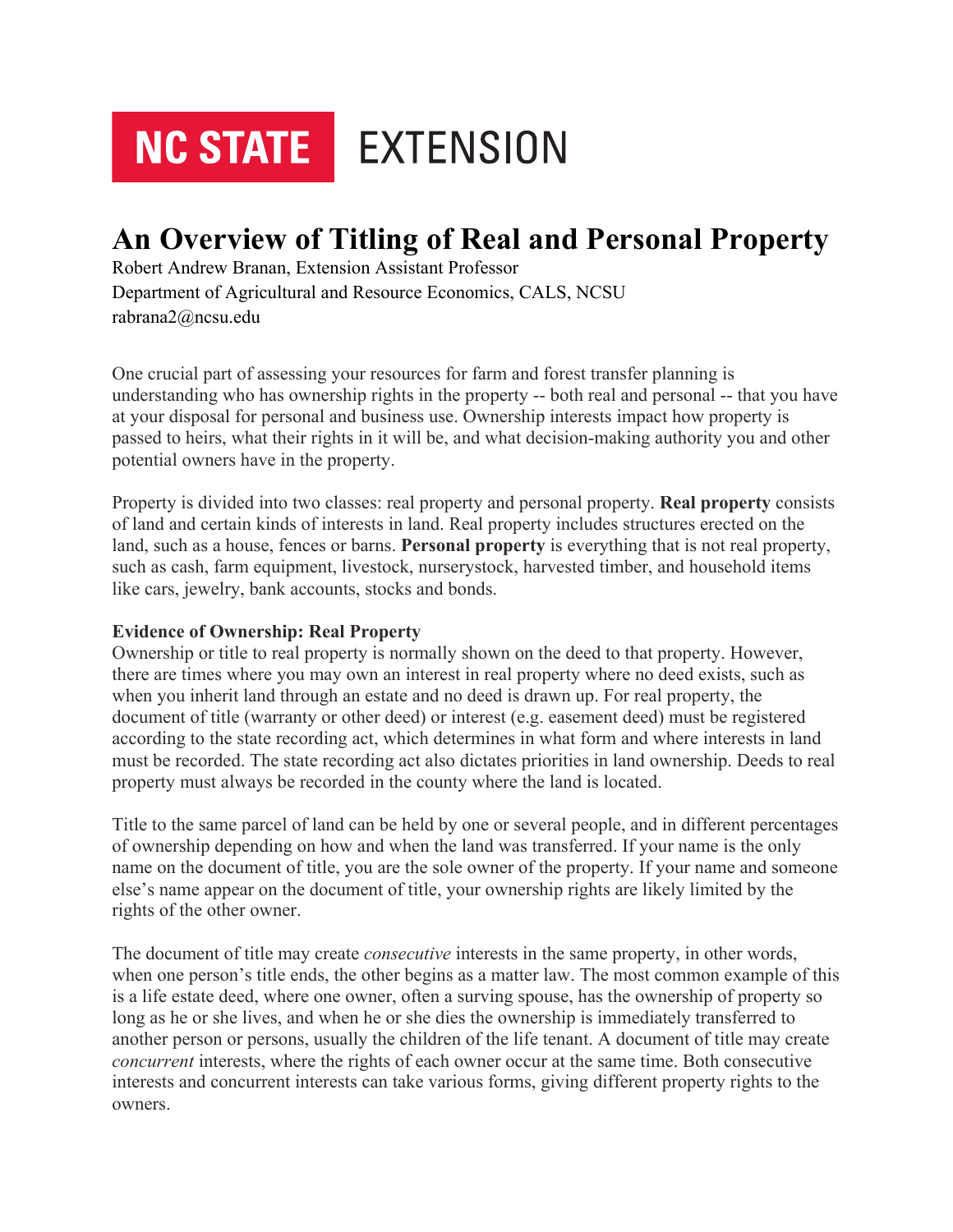# **Evidence of Ownership: Personal Property**

Ownership of personal property may be shown by automobile titles, receipts, contracts, bills of sale, bank records, stock certificates, etc. Without these documents, ownership of personal property may be difficult to prove. In many cases, particularly for tangible items, possession of personal property may count as proof of ownership, or at least making ownership harder to disprove by another claiming that property.

Personal property can be either tangible or intangible. Tangible personal property is something physical, such as a tractor, a cow, a car, or a gold bar. Cash in dollar bills tucked away in a dresser drawer is tangible personal property, whereas money in a bank account is intangible personal property. Intangible property is something that requires a piece of paper to describe what it is and in what quantity it exists.

#### **Sole ownership**

Sole ownership is the simplest form of property ownership, where one person has all present and future power to use, control, sell or otherwise dispose of the property. If you are the sole owner, you may transfer the entire property under the terms of your will, or place your entire interest in a trust. If you do not have a will, your property will be transferred under the state intestacy act.

# **Consecutive interests**

If you are the sole owner of real property, you record a deed that creates consecutive interests in the property. A life estate deed that transfers your interest to another upon your death is the most common example of consecutive interests. If you create a life estate, you are called the life tenant. You have the right to possess and use the property for the life of a specified person. Usually, a life estate is measured by the life of the life tenant, but it may be measured by the life of someone else. If so, the life tenant's interest ends upon the death of that person. Upon your death (or the death of a specified person), ownership passes to the person or persons who own the remainder. They are called *remaindermen*.

Usually, the life tenant has the following rights and duties, unless the document creating the life estate shows a contrary intent.

• The life tenant may only sell his or her interest in the property. The purchaser buys only the right to use and possess the property for the lifetime of the seller, or other life tenant specified in the original deed.

• The life tenant has the right to plant, harvest and sell annual crops. The life tenant does not have the right to open new mines or quarries, but can receive their incomes and profits.

• The life tenant is entitled to cut and use a reasonable amount of timber needed for fuel or to repair buildings or fences and the like. However, the life tenant may not cut timber from the land merely for his own profit is limited, and often will require agreement of the remaindermen. Timber disputes on life-estate property are not uncommon, whereby the parents may want to cut timber for income, but the children want it preserved for their own income needs later.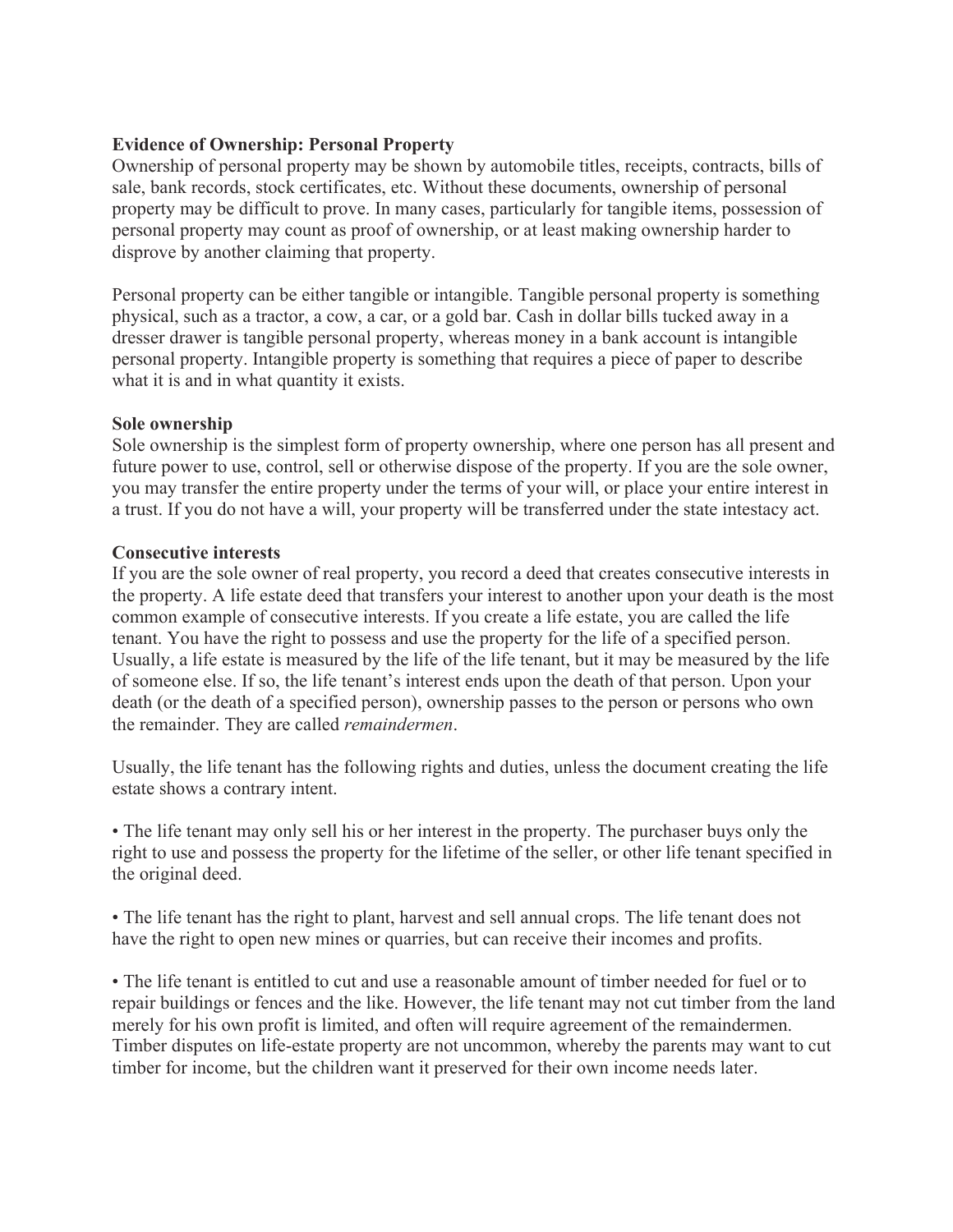• Absent an agreement to the contrary, if the property produces income, rents or profits, such as a farm or an apartment building, the life tenant may collect the rents and profits from the property.

• The life tenant is responsible for taking care of the property and for making ordinary repairs, and must pay property taxes and local assessments. If the property is mortgaged when it comes to the life tenant, the life tenant is responsible for paying the annual interest on the debt, but not the principal.

• Transferring fee title to the land itself - complete ownership of the interests in the land requires both the life tenant and all the remaindermen to sign the deed.

• The life tenant cannot bequeath the property under the terms of a will.

An example of words in a will or deed that create a life estate can be "to my wife for so long as she lives, remainder to my nephew, James." The wife has the right to possess and use the property for her lifetime, and upon her death, the property passes to Jane as the sole owner.

Although it is easy to create a life estate, it cannot be undone absent the consent (by new deed) of the remaindermen. Furthermore, it is still part of your taxable estate for federal estate tax purposes.

# **Concurrent interests**

If you have inherited property (ie. land) along with your siblings or others, you own a concurrent interest in the property along with the others. Concurrent ownership means your rights and the rights of other owners occur at the same time. Your rights in the property depend upon the form of joint ownership, and often how it was acquired. Concurrent joint ownership of property takes one of three general forms: tenancy in common, joint tenancy with a right of survivorship, or tenancy by the entireties. Only tenancy in common permits your interest in the property to pass under the terms of your will.

*Tenancy in common*: A tenancy in common means that two or more people own an undivided fractional interest in the same piece of property. This is probably the most form of land ownership for inherited land in families with more than one child. For example, if three children inherited property from a parent "to share and share alike," they own the property equally as tenants in common, each owns an undivided one-third interest in the entire property, not a specific portion of it. Each co-owner has the right to use and possess the whole property, but each co-owner cannot exclude another co-owner.

None of the owners in co-tenancy may take any action with respect to the whole property without the written permission of the others. The agreement of all three is required to sell, lease, gift, or mortgage. Absent an agreement to the contrary, all co-tenants share equally in the income and rents produced by the property. For example, a deed signed by one owner does not transfer interest in the entire property, only their percentage ownership (and again, not to a specific part of the property). The new owner owns it along side the other tenants. Likewise, a lease to the entire property signed by one owner is likely unenforceable if the other owners do not also sign it.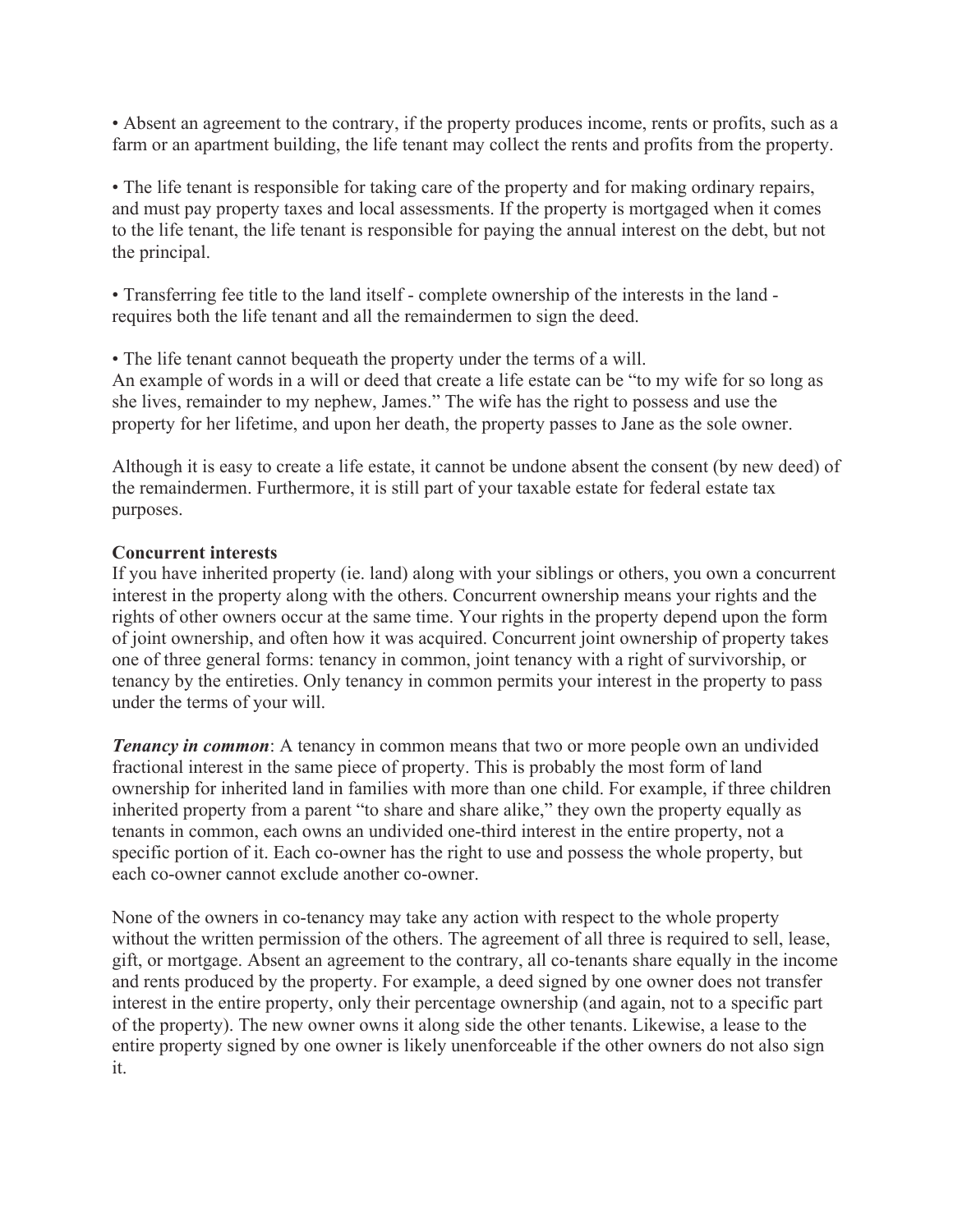Any co-tenant can ask a court to order a partition to the property. The court may be able to divide the property and give each co-owner a proportionate interest. On the otherhand, if the property is not easily partitioned - usually the case with land of varying attributes such as crop land, water, woodlands and road frontage - the court can order a sale of the whole property. The proceeds of the sale are divided according to each co-tenant's interest.

Ownership shares in a tenancy in common can be unequal. This can happen when one of the coowners dies and his or her heirs inherit their interest.

*Example: Brothers, Richard and James, inherited a tract of forest land from their mother who owned it as sole owner.Each owns a fifty percent undivided interest. Richard dies with a will that leaves his property to his five children to "share and share alike" whereupon his share is bequeathed equally to his five children. James still owns a fifty percent undivided interest, but now his nieces and nephews are his new co-owners, who each own a ten percent undivided interest in the property.*

*Then James dies, leaving his undivided interest to his two children. Each of his children owns a twenty-five percent undivided interest, but there are now seven owners to the land. To sell the entire tract, or even lease it or timber it (absent an agreement otherwise) the seven cousins must agree to the transaction. James' children have no greater authority simply because they own a larger interest. Further, any cousin may choose to sell his or her individual interest to a willing purchaser. If any one of the cousins dies, his or her interest will continue to pass to his or her heirs, and there may be more co-owners, now of differing generations.*

The value of a co-owner's undivided interest is included in his or her gross estate for federal estate tax purposes and may be subject to federal and state estate taxes. The value of the interest is measured by the fair market value of the property multiplied by their percentage interest, although a discount may be allowed if there are more than a few owners.

*Joint tenancy with right of survivorship*: Two or more persons may own property as joint tenants with right of survivorship. This is common for bank accounts, certificates of deposit and stock certificates, particularly where an elderly parent wishes these interests to pass outside of probate, or they wish to have their money - in the case of a bank account - readly accessable by a chosen child to immediately handle matters following their death. Real property may also be owned jointly with a right of survivorship. To create a joint tenancy with right of survivorship, the document of title - say a deed - must expressly say the property is held with the survivorship right (the absence of such language simply creates a co-tenancy). However, this is no longer common outside of marriage (see below).

Upon the death of a joint tenant, in a joint tenancy with right of survivorship, the entire property automatically passes to the surviving joint tenant or tenants, and does not pass in the deceased owner's will or by intestacy.

*Example: Laura is a widow with two children, Caroline and Elizabeth. Laura is getting older and becoming concerned that she may forget to pay her bills. Laura goes to the bank with her*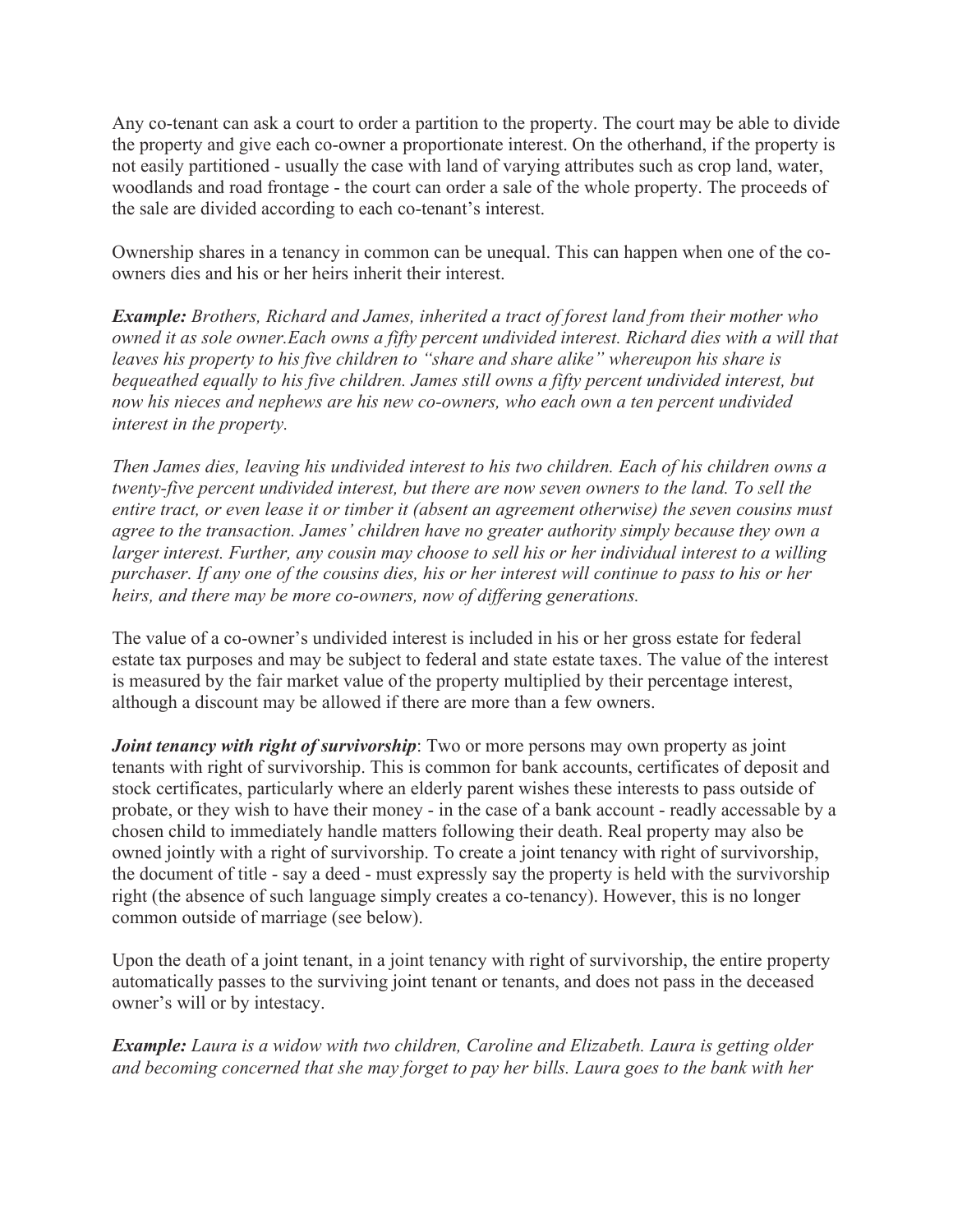*youngest daughter, Caroline, and converts her account to a joint survivorship account, thus giving legal authority to Caroline to write checks and make deposits on her account.*

The creator of a joint bank account should be careful to consider his or her other wishes as to the distribution of other property. Continuing the above example:

*Laura had inherited two separate parcels of land from her father, and in her will she has directed that one parcel go to Caroline, the other to Elizabeth. Laura is made an attractive offer by the tenant on the parcel designated for Elizabeth, and decides to sell it to him. She then deposits the sale proceeds in the joint bank account. When Laura dies, Caroline becomes sole owner of the sale proceeds, and still inherits the other parcel through the will. Caroline likely has no legal obligation to share the money with Elizabeth. Such a situation could likely spawn litigation between Caroline and Elizabeth, which is probably not what Laura would want.*

*Tenancy by the entirety:* Joint tenancy, as described above, is generally how property acquired by a husband and wife is titled. If the document of title conveys the land to a husband and wife, modern real property law presumes that a tenancy by the entirety is created, unless the deed specifically states otherwise. In most circumstances, if the deed simply names the two married individuals, they take title with right of survivorship.

Only a husband and wife may own real property as tenants by the entirety. Under the law, each spouse owns the entire interest in the property, but neither spouse may sell, lease or mortgage the property without the written consent of the other. Divorce automatically ends a tenancy by the entirety, and the property is then owned by the ex-spouses as tenants-in-common. Property acquired by an unmarried couple is held as tenants-in-common, but their subsequent marriage does not automatically convert the property to tenancy by the entireties. The newly married couple must execute a deed changing the legal ownership nature of the property.

Creditors cannot take property held as tenants by the entirety for payment of a debt that is owed by only one spouse. Therefore, it is often advisable that one spouse not make the other a coowner in a business entity operated by only the one spouse. This helps insulate the land held by the married couple from the creditors on the business entity.

Upon the death of one spouse, the surviving spouse automatically owns the property. The property is not transferred by the will of the deceased spouse and is not probated in the deceased spouse's estate.

*Example: Husband and wife own a farm, and have two children. The couple separate, but do not file for divorce, and the children have become estranged from their mother. During the separation, the children convince their father to execute a new will, leaving them his interest in the farm. The father dies, and the children triumphantly present their mother with a copy of his will. The mother consults a knowledgable lawyer, who simple tells her, "It doesn't matter: the moment your husband died, you became 100% owner of the farm, there is no interest in the farm for your children to inherit.*